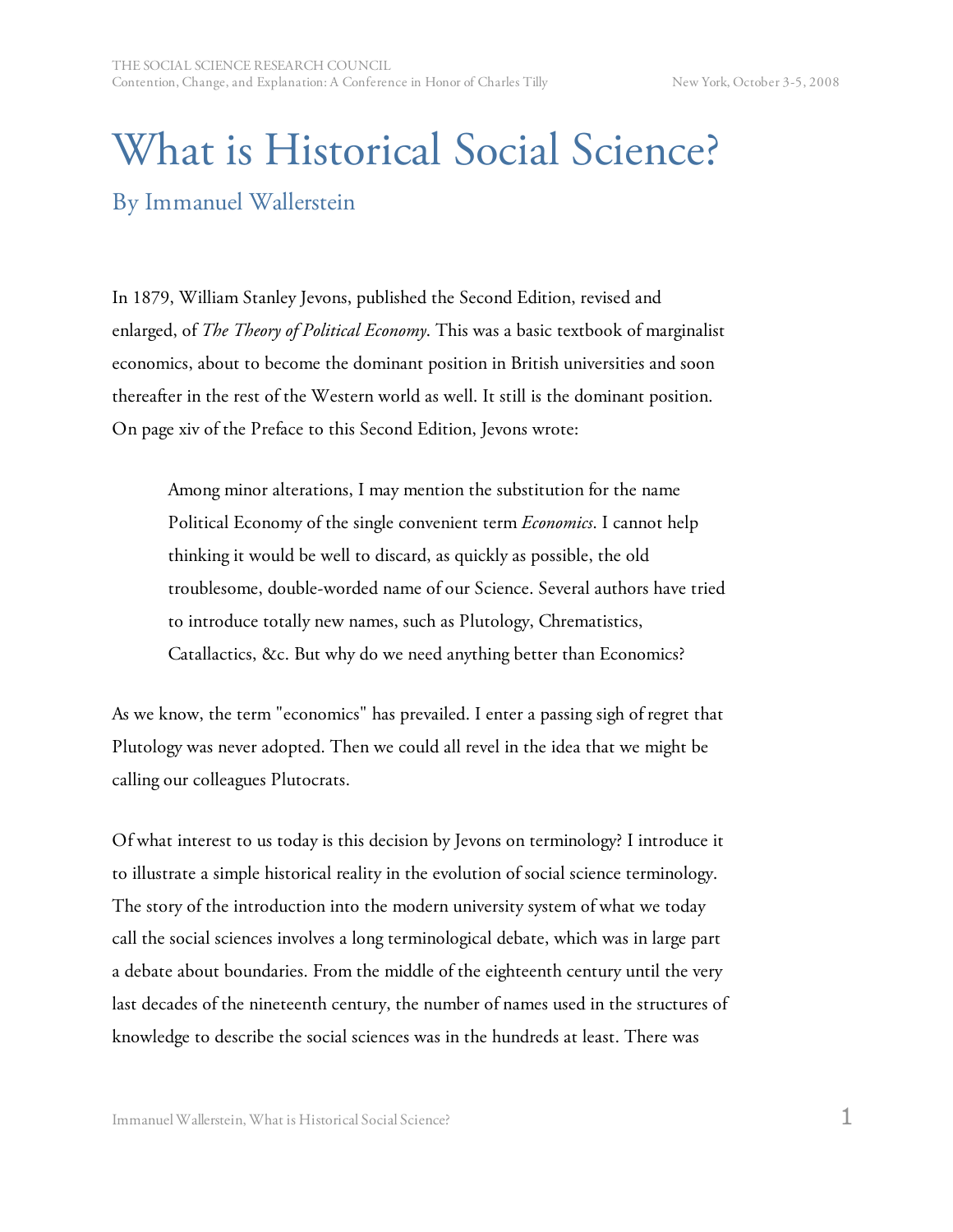little consensus and much murkiness. A large number of these names were compound names such as political economy.

In the last decades of the nineteenth century, these several hundred names were reduced to a very few. The exact list is a matter of debate. My colleagues and I in the Gulbenkian Commission on the Restructuring of the Social Sciences argued in our report, *Open the Social Sciences*, published in 1996, that the final list was really six: history, economics, sociology, political science, anthropology, and Oriental studies. Some might add psychology and geography to the list. But even so, the list is small.

In the period between the 1880's and 1945, this small list was consecrated in various ways: Universities created departments with these names. National and then international associations of scholars were founded, using these names. Scholarly journals were founded, using these names. And the great libraries of the world created categories based on these names. The rationale for this list was something we laid out in the Gulbenkian report, and I shall not reargue it here; the point is that this was the nomenclature that prevailed.

Now, after 1945, for reasons we argued in the Gulbenkian report, something happened. The list, which had been reduced from several hundred to a very small list, began to expand again. New names were created. And names combining two of the small list came into favor again. Indeed, one of them was political economy. And the mode of institutionalization was identical. There were new university departments or at least programs, using the new names. There were new scholarly associations, using the new names. There were new scholarly journals, using the new names. And there were new library categories, using the new names.

One of these new names was "historical social science." So, it seems to be reasonable to query what is intended by this new combined name. Charles Tilly would have been happy, I believe, to accept the label of historical social scientist. I would too,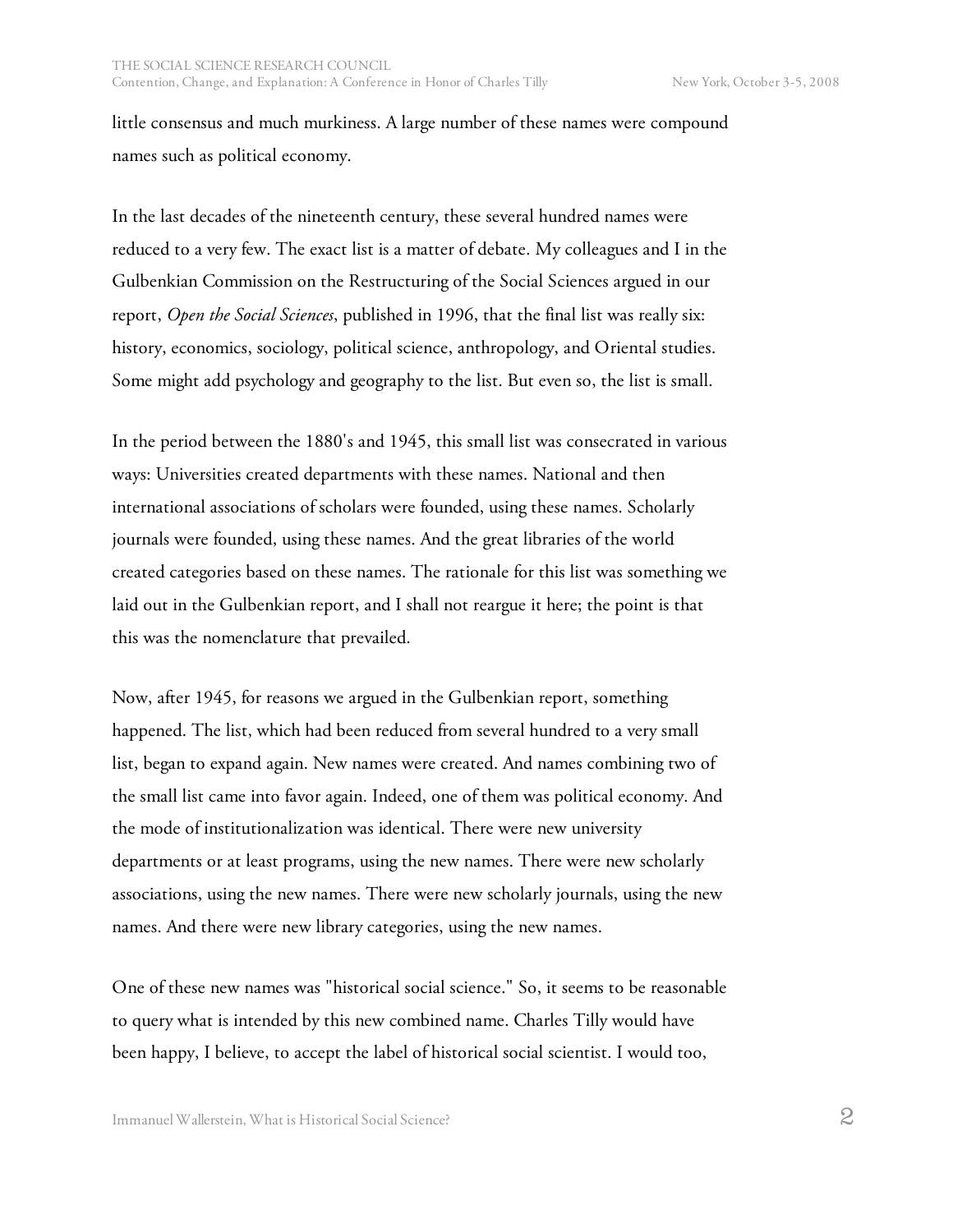and so no doubt would many others. But it does not follow that we all intend this term to signify the same thing.

In 1974, in the United States, the Social Science History Association was founded. It publishes a journal, *Social Science History*. It has been an active group. If one goes to its web site in 2008, one finds a "Welcome" that reads as follows: "The members of the Social Science History Association share a common interest in interdisciplinary and systematic approaches to historical research." The web site has no more elaborate exposition of what defines social science history. If we examine this sentence, the two key words, it seems to me, are "interdisciplinary" and "systematic."

The concept of interdisciplinarity has been around since at least the 1920's. It was encouraged by the Social Science Research Council in its activities and publications. But it only began to acquire resonance in the United States and then around the world in the 1960's. It then began to find competition in somewhat similar terms like multidisciplinarity, transdisciplinarity, and crossdisciplinarity. Personally, amidst the multiple competing definitions of each of these terms, I have never been able to discern the importance of the distinctions, which have always seemed to me a babble of irreality.

The point is that academia became awash in this discourse. And there is scarcely a university president today who does not boast that his/her university is promoting this virtuous avant-garde activity. There was one intellectual reality that prompted much of this discussion. It was the increasing sense among the three great nomothetic disciplines - economics, sociology, and political science - that their pervasive and dogmatic presentism accounted for much of their inability to probe intelligently the issues of the present. There was a call to make them more "historical" in their use of data and in their theorizing.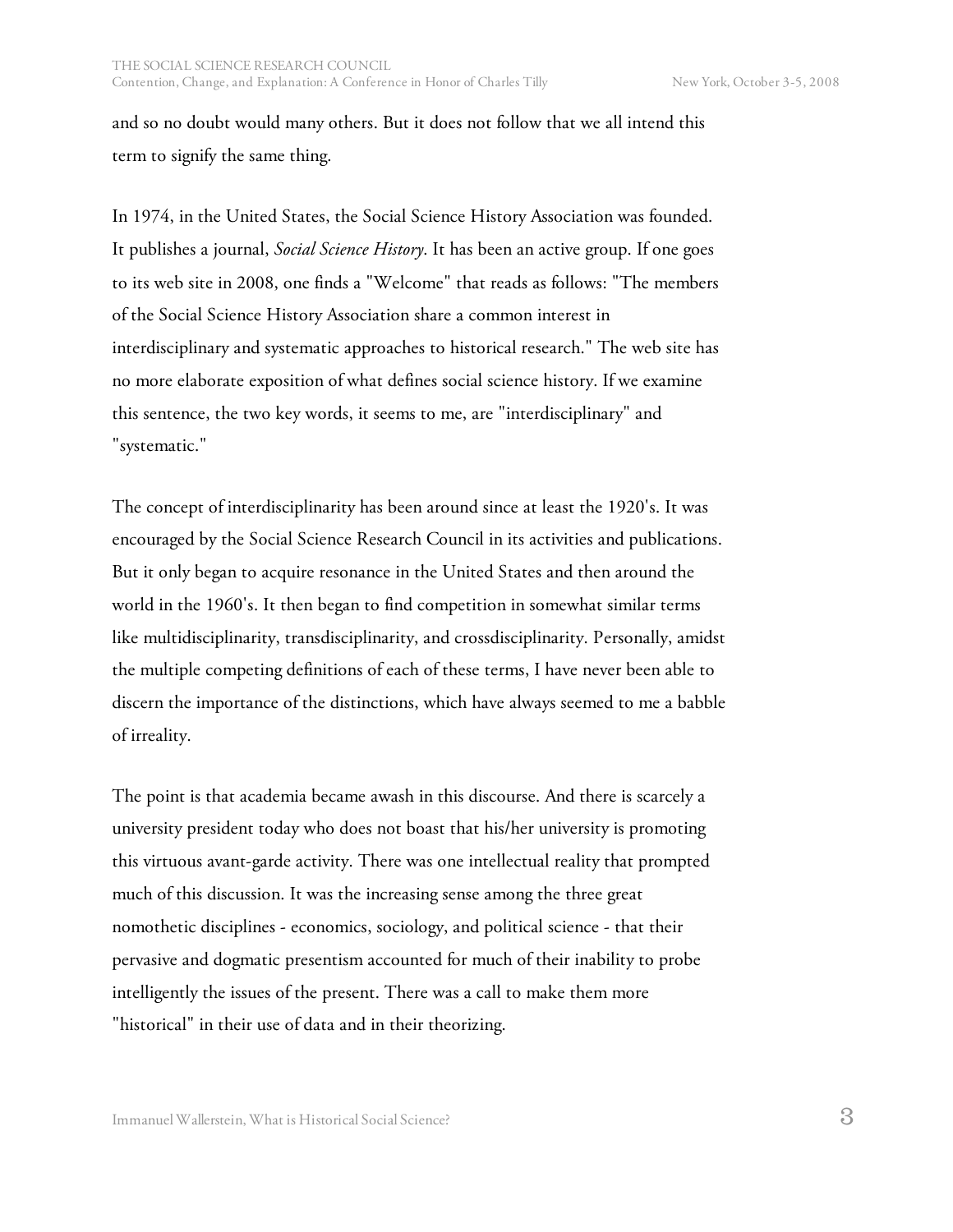At the same time, more and more historians became uncomfortable with the degree to which their empiricism led to recordings of chronological sequences that, even if accurate, seemed to explain very little. So there grew up a call amongst them to "systematize" their analyses. This essentially meant that they had to undo their refusal ever to "generalize" and to utilize the systematic propositions that their nomothetic colleagues had proposed in trying to make sense of what had happened in different historical situations.

Putting these two trends together led to "social science history." Of course, as we know, as soon as some people started doing social science history, others came along to deconstruct this movement, to postmodernize knowledge, and to enter hermeneutic and/or linguistic turns. Interdisciplinarity was rejected in the name of rejecting disciplinarity. The advocates of the multiple "post-" doctrines seemed to advocate a form of knowledge construction in which each of us, writers and readers, mixed the paints as we wished. There was no system at all, just commitment.

By the first decade of the twenty-first century, it seems that we may be post-postism, and back to debating the appropriate mix. The question is whether social science history is the right mix. Social science history has been, as far as I have seen, largely an attempt to expand the data base for the nomothetic trio, co-opting (if you will) the opposition, in the same way that the new economic history has been an attempt to apply the same quantitative techniques to earlier historical data without taking into account historical specificities.

I myself do not do social science history. I do historical social science. I am not in favor of any variant of multidisciplinarity because, again as far as I can see, they all reinforce the boundaries of the traditional (that is, 1880-1945) boundaries of the disciplines by inviting each of them to contribute their special (and therefore distinctive) knowledge to a collective stew.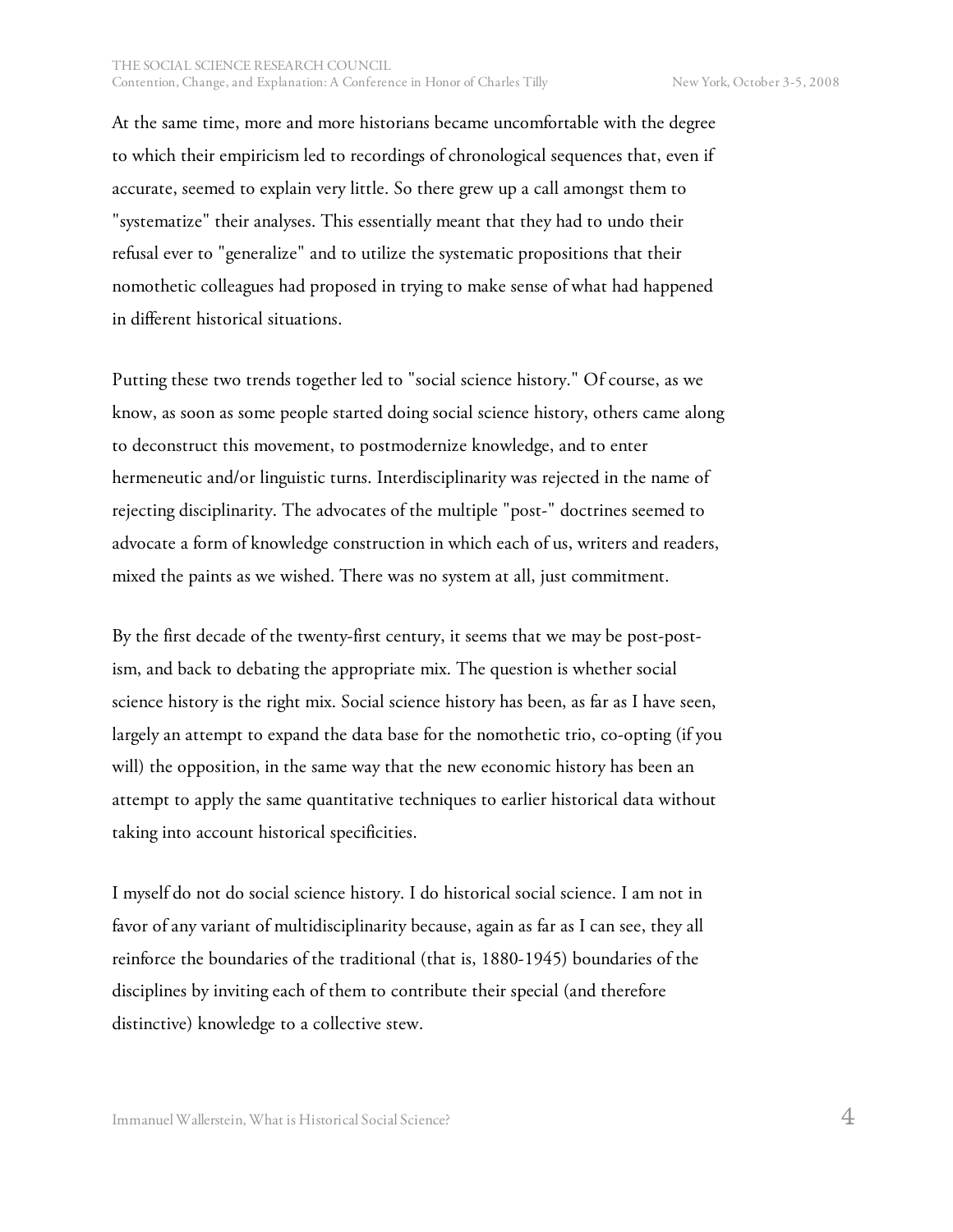This will not do! It changes far too little. I have long argued that what we need, ad interim, is unidisciplinarity - the refusal of the *intellectual* relevance of the disciplinary boundaries created in the 1880-1945 period. I once wrote a short piece entitled "there is no such thing as sociology." I am willing to do the same for all the other social science disciplines. Or rather, I would write ones saying that "there is no longer such a thing as...." These categories made sense previously in that they reflected a social reality of the long nineteenth century. But we are now living in a different world social situation, and our boundary lines need to be constructed in the light of the existing world social situation. Since social science is a constructed vision of the world, it of course needs to be constantly reconstructed.

Disciplines are three quite different things. They are claims to defining specific intellectual boundaries as making intellectual sense. But they are also organizational constructs, the claim to turf. And finally they are cultures, the largely shared assumptions of persons trained in or associated with a certain intellectual set of boundaries and organizational turf. One of the problems about disciplines is that the three aspects of disciplines - intellectual, organizational, and cultural -are not necessarily congruent one with the other.

I believe that the intellectual definitions of the names we invented in the 1880-1945 period are no longer defensible as relevant to or useful for the understanding of social reality. I think my sense of this increasing irrelevance is widely shared, which is what has led to first multidisciplinarity and then post-disciplinarity, neither of which has provided an adequate intellectual substitute for the old set of boundaries.

The biggest problem is that the organizational boundaries have not grown weaker in the post-1945 period; they have grown much stronger. The way around this has been to create additional turfs, which accounts for the multiplication of names of disciplines. This of course poses not only a problem of intellectual and organizational coherence but an enormous financial strain on the university system. It makes deans,